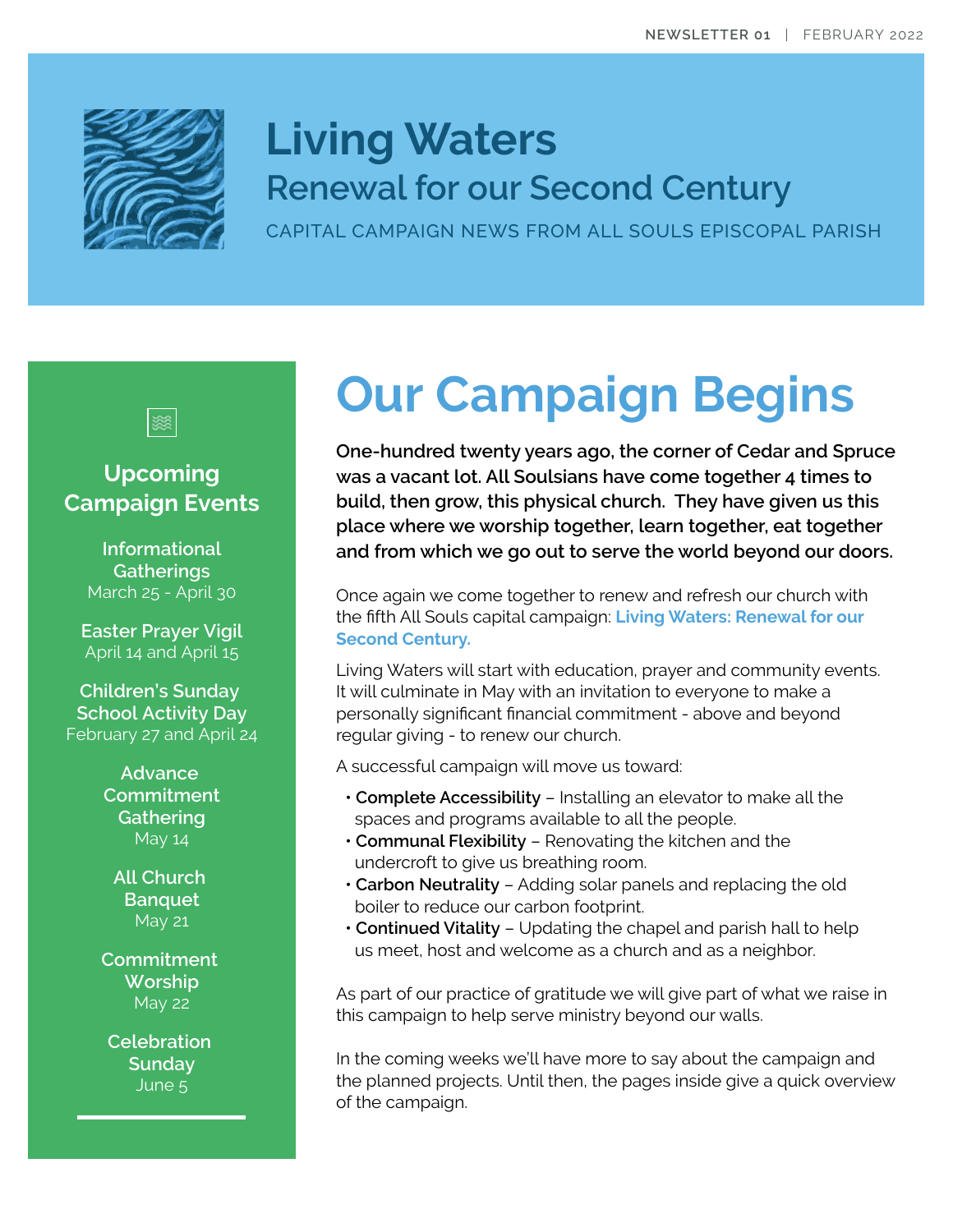### **What is a capital campaign? How is it different from the annual stewardship campaign?**

The Living Waters capital campaign raises money over and above the annual stewardship campaign. It will pay for projects that will support our community and ministry for years and which we could not afford using pledges from the annual stewardship campaign.

The buildings we have testify to the imagination and generosity of those who came before us. Since 1964, we have had one major capital campaign. In 1999 the Inviting the Light campaign improved accessibility and modified the chancel - the area around the altar. After 65 years of loving use, it is time to renew, refresh and update our space to prepare for another century of reflecting God's love to the world.

### **Why are we doing this campaign now?**

Living Waters offers these guidelines for each of us as we discern our financial commitment:

### **How should I think about my commitment?**

To what extent does my giving accurately reflect the value I have for All Souls?

As a faith community we live, through the grace of God, to do God's work in this time and in this place. This moment is a critical time to take specific action on the four areas - four pillars - that will renew our space for the next century: complete accessibility, communal flexibility, carbon neutrality, and continued vitality.

To what extent am I acting purposefully, intentionally, and faithfully in my giving?

The Living Waters project has three phases that will renew All Souls for the next century:

> How is my giving helping me grow in faith toward God, and in service to others?

## **When and how do I pay my commitment? What if my circumstances change?**

At the end of May each All Soulsian will be asked to make a personally significant commitment - above and beyond regular giving - to the Living Waters campaign. The commitment can be paid over a three-year period (June 2022 - May 2025). All Souls will be relying on the commitments to make its own financial commitments and plans. However, if circumstances change, you may revise your pledge by notifying the church.

We aspire to raise between \$1.5 million and \$2 million in commitments between now and June. In 2020, the Vestry approved use of \$550,000 from Ann Jordan's bequest for the Living Waters capital campaign. Taken together we hope to be able to spend \$2.55 million, or more, to renew our church.

*For a more comprehensive set of FAQs, visit allsoulsparish.org/capital-campaign*



### **What are the goals of the Living Waters campaign?**

### **How will the campaign work? How long will it take?**

**Phase 1 - Capital Commitments** (February 2022 - June 2022) After education, prayer and fellowship, each member of our community will be asked for a financial commitment - above and beyond regular giving - to the campaign.

**Phase 2 - Capital Planning** (July 2022 – Fall 2023) The Vestry will engage the congregation to discern project priorities and then develop a construction plan supported by the financial resources we have raised.

**Phase 3 – Capital Construction** (Fall 2023 – Fall 2024) Construction and renovation work. We renew the church for the next century of ministry and service.

### **How much do we plan to raise?**

### **How will we decide which projects we will do?**

In 2020, a list of projects that support the four pillars of the campaign was estimated to cost \$2.9 million. Costs have risen since then. And we plan to make a contribution from our campaign proceeds to help the world outside our walls.

When we know how much the campaign has raised, the Vestry will gather broad-based, systematic input from the entire congregation and determine which projects can be activated at this time.

# **Living Waters Capital Campaign — How It Works**